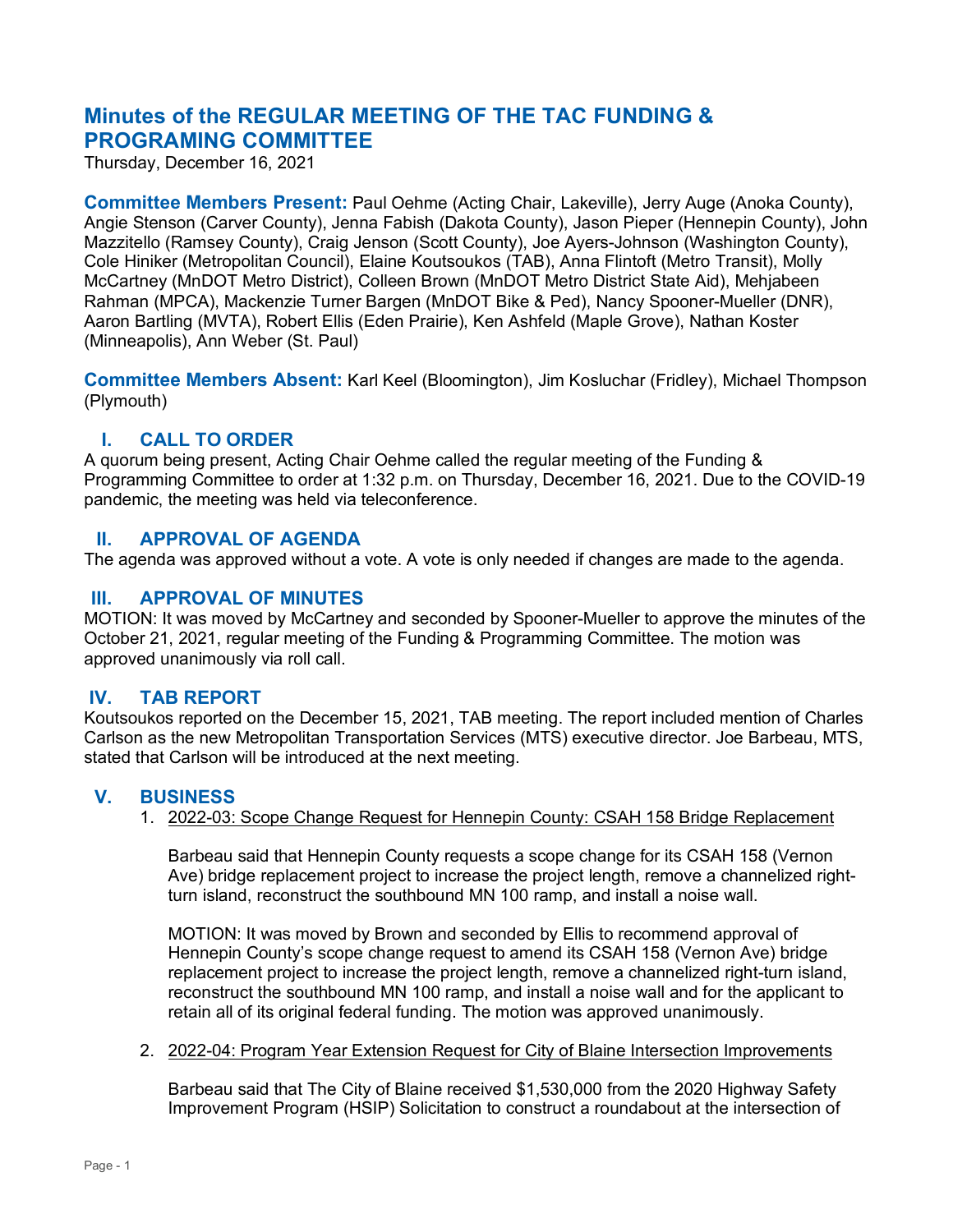99th Avenue and Baltimore Street in program year 2022. The city requests an extension of the program year to 2023, as that would provide better coordination with nearby Trunk Highway 65 improvements. The city had applied for 2024 or 2025 funds to coordinate with that project but accepted earlier funding in anticipation that it would be further along.

Per the Program Year Policy's progress assessment, a minimum score of seven is needed to be eligible for an extension. The city scored six for this request. That said, MnDOT Metro District is comfortable with approval of the request because the score is due to the city agreeing to an earlier program year to be on track with the TH 65 environmental study (phase I competed by MnDOT; phase II in process, led by the city), which was to be completed in 2020 but took longer than anticipated. The score being below seven is not the result of the city not doing its part to deliver the project, which should be able to be delivered in May of 2023. Further, MnDOT Metro District believes it will be able to spend the project's funds in 2023.

Jon Haukaas, Director of Public Works for the City of Blaine said that the project is tied to a Minnesota Highway 65 project and that it can now be de-coupled from the larger project. With the extension, the city should be able to get a consultant on board in January 2022.

Oehme asked whether the project was originally programmed for a later year, to which Haukaas replied that the city originally applied for the funding in 2024 or 2025 but it was awarded 2022 funding with the belief that it could be delivered in that year.

MOTION: It was moved by Auge and seconded by Pieper to recommend Blaine's program year extension request to move its 99<sup>th</sup> Avenue / Baltimore Street roundabout from fiscal year 2022 to fiscal year 2023. The motion was approved unanimously.

#### 3. 2022-05: Scope Change and TIP Amendment Request for Hennepin County: CSAH 42

Barbeau said that Hennepin County requests a scope change for its CSAH 42 / CSAH 3 signal revisions and pedestrian improvements project to remove BRT station underground and flatwork along with one intersection and approve an amendment to the 2022-2025 TIP reflecting this change. The request removes ABRT station underground and flatwork that was added previously via an administrative modification. On its own, this change would return the project back to its original scope. The change would also remove the CSAH 3 / CSAH 152 intersection from the project. This would enable the signal and pedestrian facilities to be constructed as part of the Metro Transit B-Line ABRT project. It would also change "crossing beacons" to "signal" for the four remaining intersections in the project description.

Oehme asked whether \$171,000 is larger than amounts that are traditionally retained. Barbeau replied that it is a significant amount, though there is history of being lenient when the project is completed elsewhere, as opposed to if part of the project is being removed and not completed. Brown added that this is commonplace when the applicant is spending its own funding to complete the removed elements, as is the case here.

Pieper pointed out that the project uses FWHA funds whereas the project absorbing the CSAH 3 intersection is using FTA funds and removing FHWA funds from the project will simplify it.

MOTION: It was moved by Ashfeld and seconded by Koster to recommend approval Hennepin County's request to remove BRT station underground and flatwork along with one intersection from Hennepin County's CSAH 42 / CSAH 3 signal revisions and pedestrian